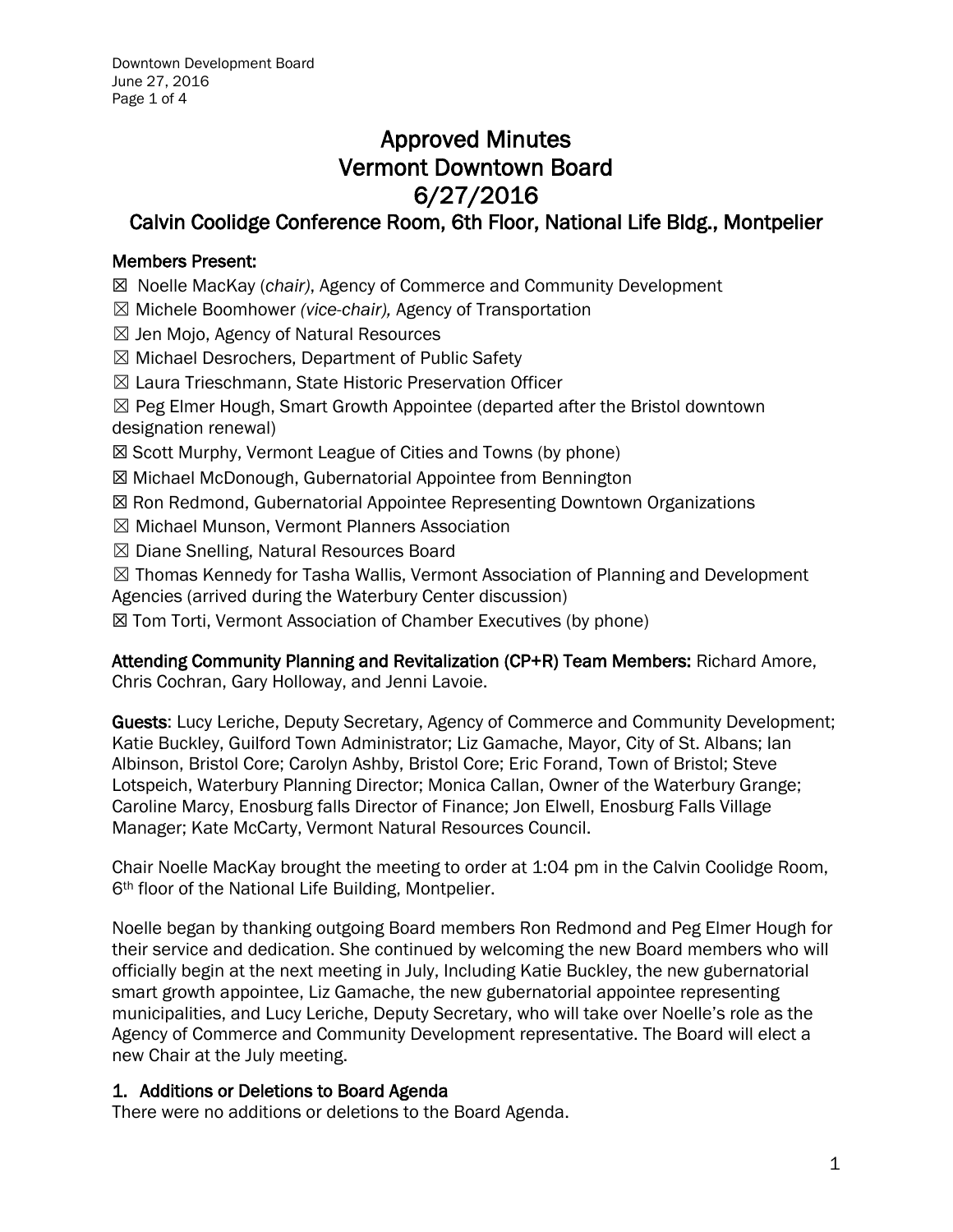# 2. Approval of Minutes from May 23, 2016

Michele Boomhower made a motion to approve the draft May 23, 2016 minutes and Laura Trieschmann seconded. A roll call vote was taken. Ayes: Diane Snelling, Jen Mojo, Laura Trieschmann, Michael McDonough, Michael Desrochers, Michael Munson, Michele Boomhower, Peg Elmer Hough, Ron Redmond, Scott Murphy, Tom Torti and Noelle MacKay. The motion carried.

# 3. Public Comment Period

Noelle MacKay opened the meeting to public comment: there were no comments.

# 4. Village Center Designation – 4 – Richard Amore

#### New Applications (1)

#### Waterbury Center

Richard presented the complete application for village center designation for Waterbury Center village center. The village center boundary runs along Maple Street, Hollow Road, and Howard Avenue, encompassing the village green. The proposed boundary includes the Green Mountain Seminary Building, Maple Street Fire Station, Hope Davey Park and the Waterbury Grant Hall. The town and CP+R staff worked together to create the proposed boundary to meet the statutory definition and provided a map that meets the program's requirements. Steve Lotspeich, Waterbury Planning Director and Monica Callan, owner of the Grange, spoke to the Board and shared revitalization efforts and support for the application.

Michele Boomhower made a motion to approve village center designation for Waterbury Center village center and Michael Munson seconded. A roll call vote was taken. Ayes: Diane Snelling, Jen Mojo, Laura Trieschmann, Michael McDonough, Michael Desrochers, Michael Munson, Michele Boomhower, Peg Elmer Hough, Ron Redmond, Scott Murphy, Tom Kennedy, Tom Torti and Noelle MacKay. The motion carried.

#### Boundary Amendment Request (1)

# Enosburg Falls

Richard presented the complete application from the village of Enosburg Falls for a boundary amendment to the designated village center. Enosburg Falls village center designation was recently renewed by the Board in March 2016. The village is requesting an amendment of the designation boundary to include the under used Spavin Cure building (listed in the state and national register of historic places) and would add a blend of historic structures, commercial uses, and multi-family homes. Eighteen parcels (nine on each side of the street) would be added to the northern end of the village center, including eleven large multi-family houses, the 1906 House Bed and Breakfast, Young's Accounting, and the Spavin Cure building. Staff recommends approval of the village center boundary amendment.

The Board discussed the proposed amendment and the potential benefits for the historic Spavin Cure building and other businesses.

Diane Snelling made a motion to approve the boundary amendment for the Enosburg Falls village center and Tom Torti seconded. Ayes: Diane Snelling, Jen Mojo, Laura Trieschmann,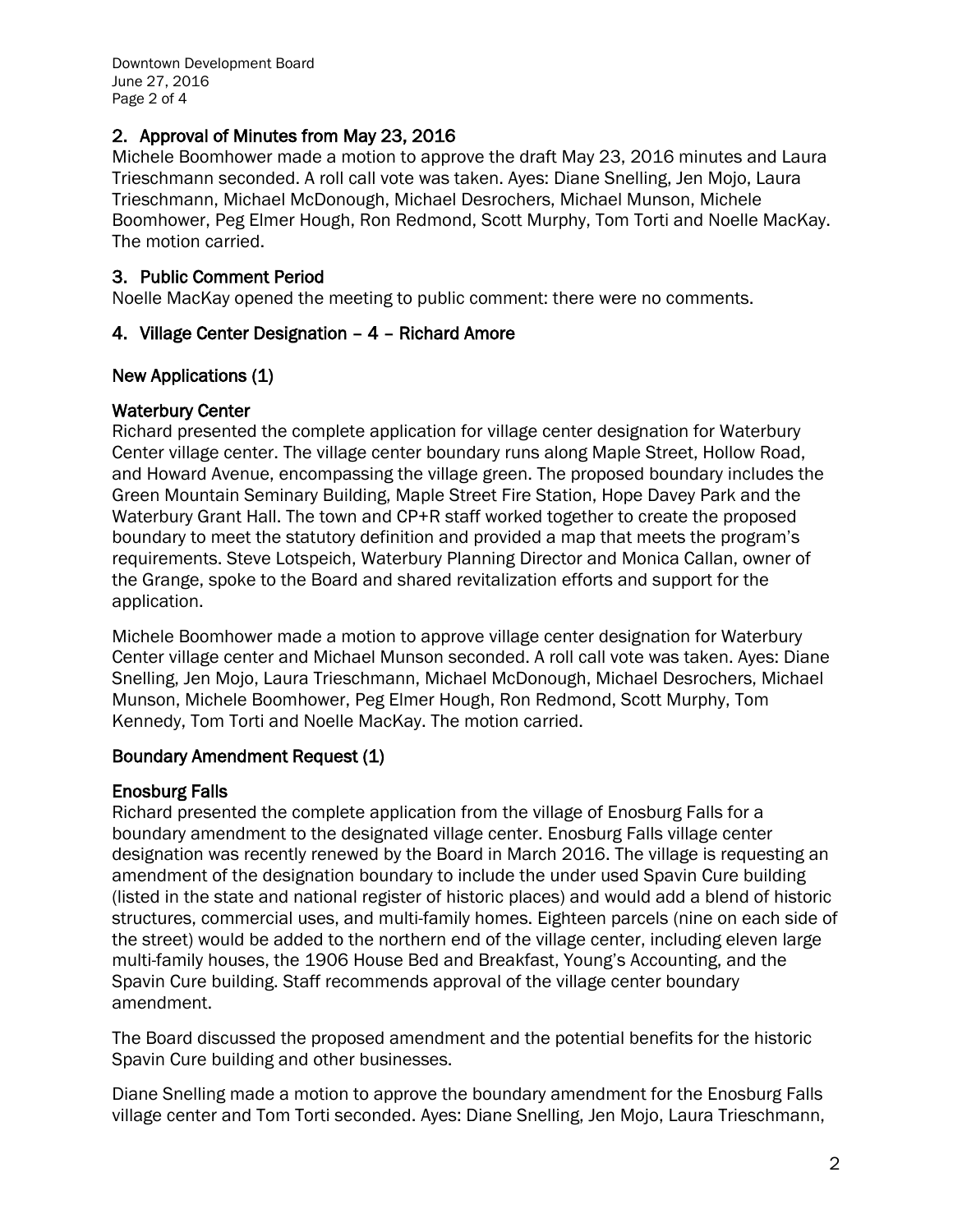Downtown Development Board June 27, 2016 Page 3 of 4

Michael McDonough, Michael Desrochers, Michael Munson, Michele Boomhower, Peg Elmer Hough, Ron Redmond, Scott Murphy, Tom Kennedy, Tom Torti and Noelle MacKay. The motion carried.

#### Renewal Applications (2)

# **Bakersfield**

The complete application for renewal of village center designation for Bakersfield village center was presented to the Board. The designated boundary was not altered and the map was updated to meet program standards. Staff recommends proceeding with approval of the application for renewal of the village center designation for Bakersfield village center.

Diane Snelling made a motion to approve renewal of village center designation for Bakersfield village center and Jen Mojo seconded. A roll call vote was taken. Ayes: Diane Snelling, Jen Mojo, Laura Trieschmann, Michael McDonough, Michael Desrochers, Michael Munson, Michele Boomhower, Peg Elmer Hough, Ron Redmond, Scott Murphy, Tom Kennedy, Tom Torti and Noelle MacKay. The motion carried.

# Readsboro

The complete application for renewal of village center designation for Readsboro village center was presented to the Board. The designated boundary was not altered and the map was updated to meet program standards. Staff recommends proceeding with approval of the application for renewal of the village center designation for Readsboro village center.

Tom Torti made a motion to approve renewal of village center designation for Readsboro village center and Diane Snelling seconded. A roll call vote was taken. Ayes: Diane Snelling, Jen Mojo, Laura Trieschmann, Michael McDonough, Michael Desrochers, Michael Munson, Michele Boomhower, Peg Elmer Hough, Ron Redmond, Scott Murphy, Tom Kennedy, Tom Torti and Noelle MacKay. The motion carried.

# 5. Downtown Designation Renewal Application – 1 – Gary Holloway

# Bristol

Gary Holloway introduced Ian Albinson and Carolyn Ashby from Bristol Core, the downtown organization, and Eric Forand, Zoning Administrator. Staff presented the review for the renewal of Downtown Designation. The application is complete, all requirements are met and no boundary changes are proposed. Staff recommends approval of the application for renewal of Downtown designation.

Ian provided the Board with a brief overview of the downtown organization and highlighted the success of streetscape and village green improvements, community events, the Prince Lane improvements, rebranding and the hiring of a new Executive Director. The Board thanked the guests for their presentation and commended the town for their continuing work.

Diane Snelling made a motion to approve renewal of Downtown designation for Bristol and Peg Elmer Hough seconded. A roll call vote was taken. Ayes: Diane Snelling, Jen Mojo, Laura Trieschmann, Michael McDonough, Michael Desrochers, Michael Munson, Michele Boomhower, Peg Elmer Hough, Ron Redmond, Scott Murphy, Tom Kennedy, Tom Torti and Noelle MacKay. The motion carried.